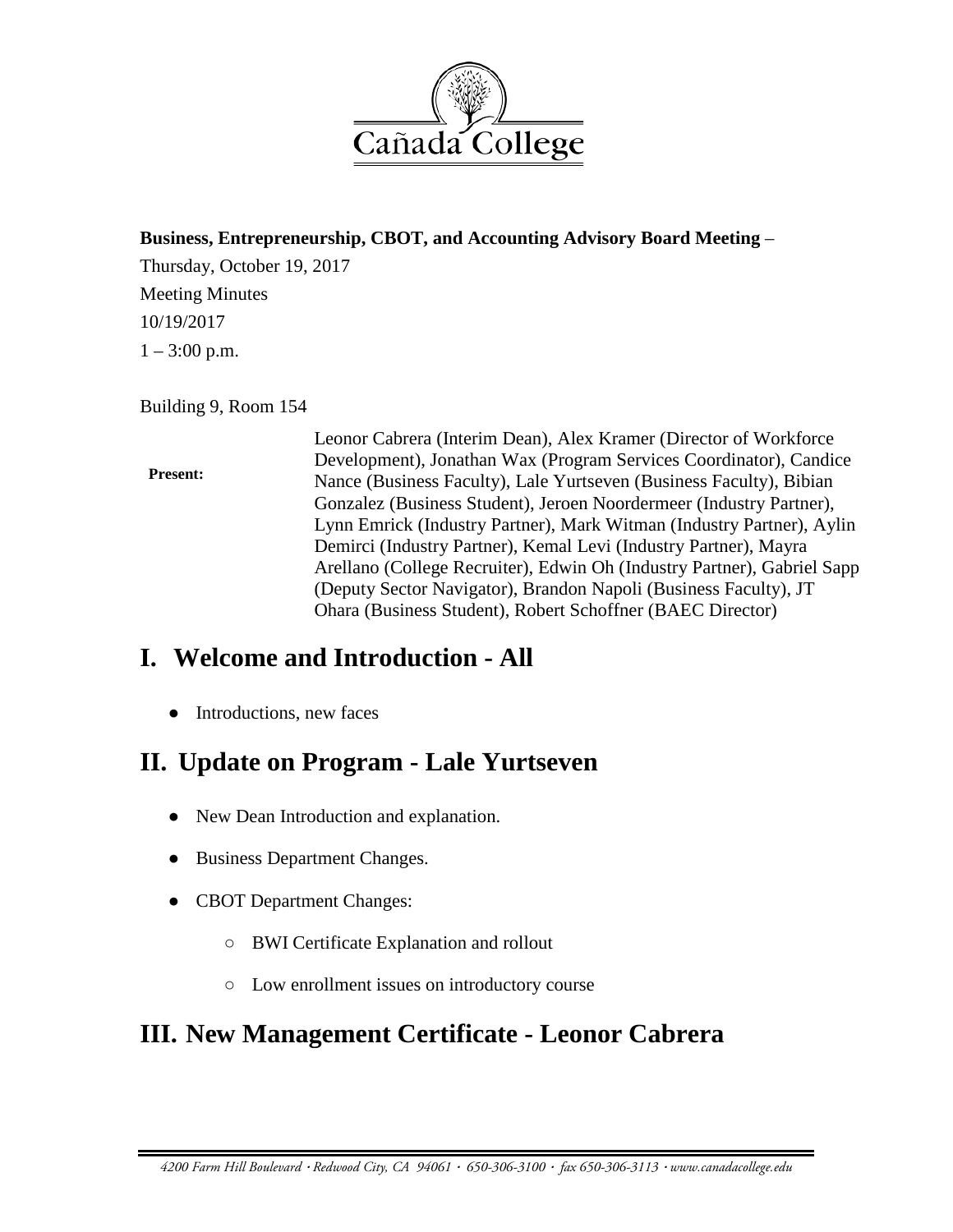

- Address Educational Goals of our Students, question from last meeting, included in the hand-out given out:
	- What are the goals? Get an AS degree or transfer.
	- Where do our HS students come from? Sequoia Union High, Carlmont
- Business MGMT Certificate:
	- As per advice last meeting, we have brought it back.
	- Certificate requires 35 units as-is, any advice on what should be changed:
		- Industry Partner: question re: difference btwn BUS 101 vs. MGMT 100.
	- Office Manager Certificate Suggestion.
	- Industry Partner: question on where our business students are coming from re: the students who would be working towards this certificate.
	- Industry Partner: Question on what job titles would this certificate prepare students for?
		- brought up that their company would want to hire someone who has a specialty focus, not so much general education. He may not find it that valuable. Suggested having a very specific certificate; brought up the need for HR specialists, paralegals.
	- Industry Partner: Question re: Which questions address Project Mgmt. and suggested leadership development
		- Leonor said we don't have it yet, but it has been discussed.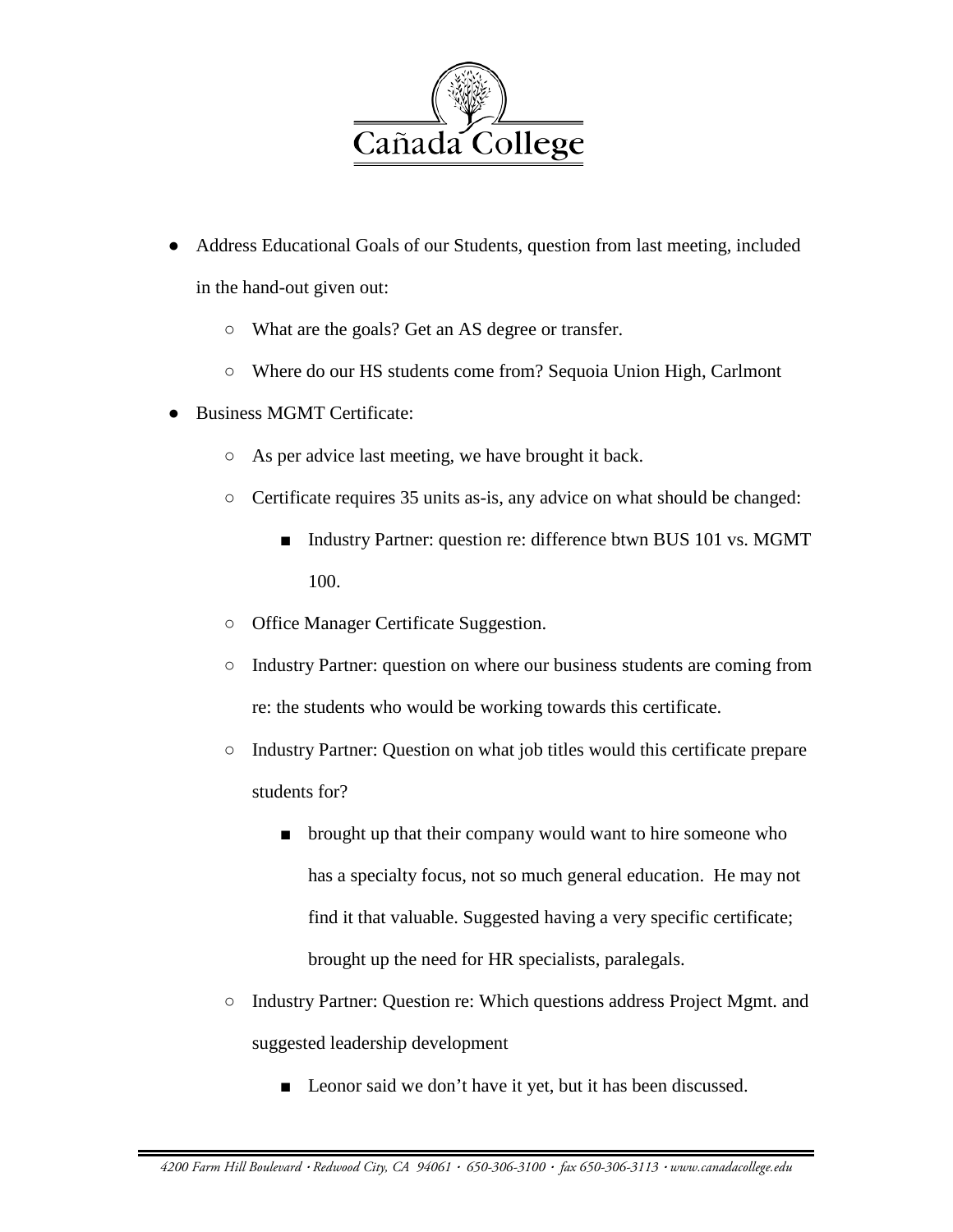

- Mayra Brought up in recruiting that she runs into people who are looking to update their skills, lots of people have an AA or AS and want to get a certificate to move up. Leadership skills come up often.
- Advisory Board is in general interested in leadership class.
- Industry Partner: Case Method suggestion on teaching leadership, guest speakers, mentorship. Hard  $skill + soft$  skill is best.
- Leonor asked what about teaching interpersonal skills online?
	- Students and Industry Partner both voiced concern over these skills being developed online
	- Ed brought up a lot of online collaboration is an important component of the job.
- Brain Leverage Project Mgmt for a focus on Business Information/Big Data. Asked would this be a way to grow?
	- Database entry

### **IV. New Online Courses, Online Certifications, Honors**

### **Business Program - Candice Nance**

- Online Certificates and Degrees:
	- Industry Partner: Yes, we want more online education and skill building in the students. Barriers: Where to go? How do we keep up with changing technologies.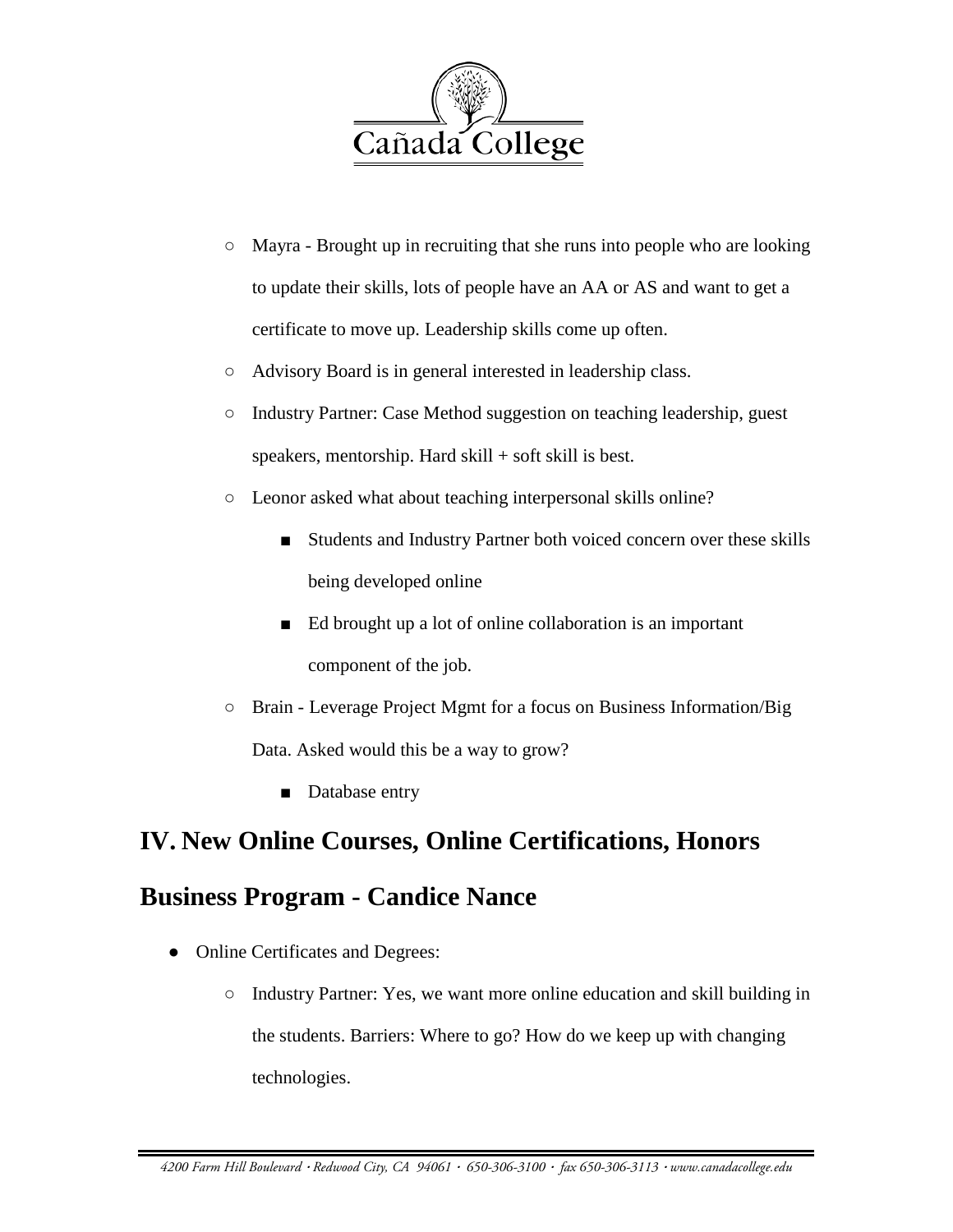

- Specific Skills: Being familiar with programs; Excel, Micosoft, Outlook, Word.
- Industry Partner: We already expect them to know these programs before college, is this accurate?
	- Industry Partner: We do these + publisher, but not Outlook.
	- Industry Partner: We use all these programs, and said the free stuff out there is good. Suggests Google Apps familiarity.
- Industry Partner: larger employer perspective: They would use the basic programs before Google Apps Suite.
- Industry Partner: Legal sector does not use google apps for confidentiality reasons.
- Fast-track semester/year completion, explanation. Feedback?
	- The board thought this was a good idea.
	- Industry Partners: Business Speakers would be a good idea to incorporate as a supplement to a fast-tracked year
- Honors Transfer Program, explanation. Feedback?
	- Does Honors designation mean anything?
		- Industry Partner: Says it is another validation, but not necessary and not a deal breaker.
	- Would you prioritize a specific certificate or honors?
		- Answer: Specific Certificate much more useful.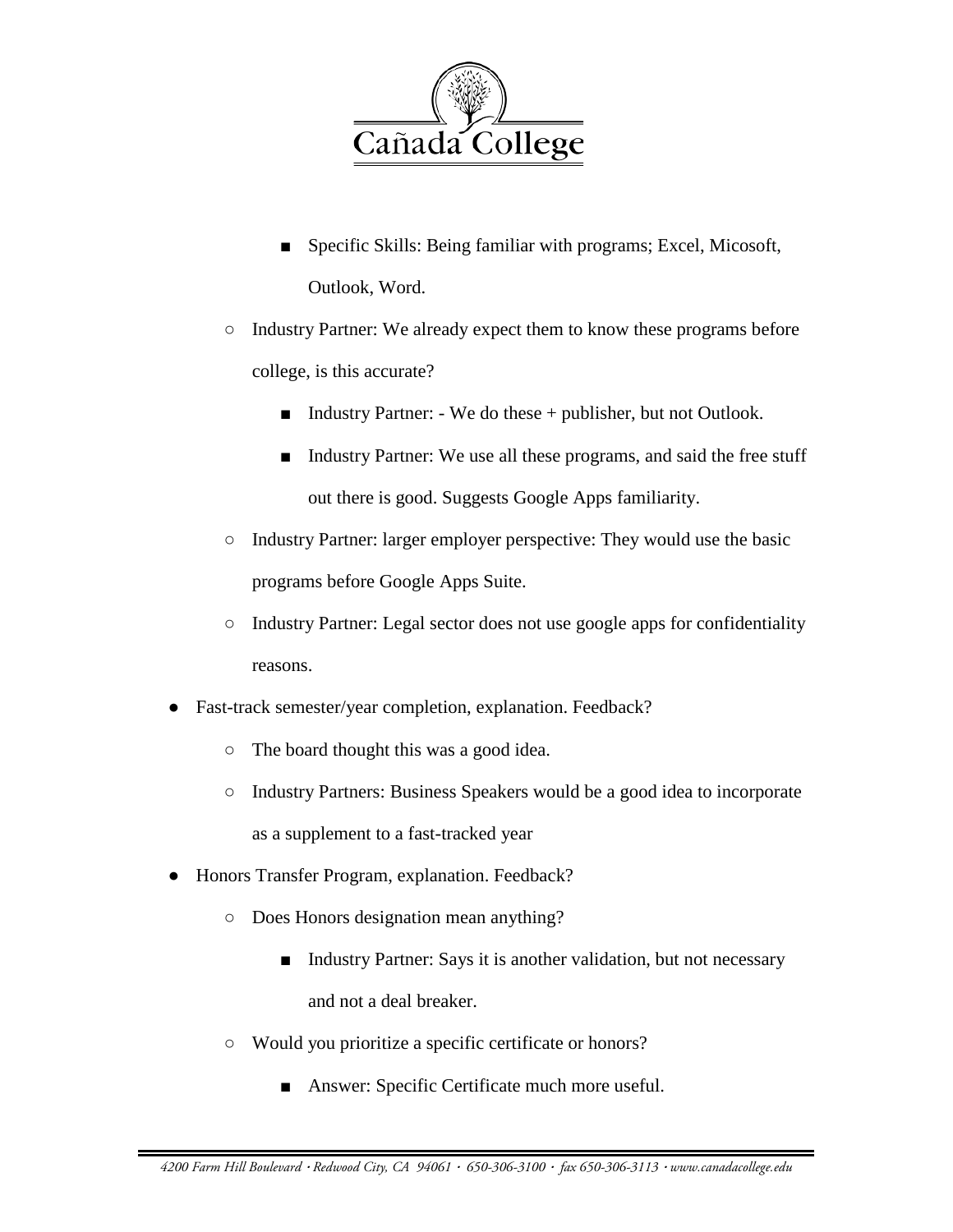

- Do you hire more candidates from CSU or UC?
	- Industry Partner: It doesn't matter re: legal field.

## **V. General Advice - All**

- Salesforce? Is it worth training our students in this?
	- Industry Partner: It is very specific.
	- Industry Partner: We use it, very important. It is key for success. Used very frequently in sales.
	- Industry Partner: It is used everywhere, a working-level familiarity is very useful, but not a deep knowledge.
- Any other specific software you suggest we use?
	- Industry Partner: All CMR system familiarity helps with all others. Dropbox/box familiarity is useful. Quickbooks is still dominate re: ACTG
	- Industry Partner: Forecasting software would be usable; Adaptive.
	- Industry Partner: Welldocs, Billing software, Timestamps.
	- Industry Partner: SEO important to incorporate into marketing, particular use.
- Industry Partner: Suggested Sales and Sales MGMT class or certificate, agreed upon by all other members.
- Industry Partner: International Business could be a good area for growth.
- Industry Partner: Business Ethics course could be incorporated into business leadership.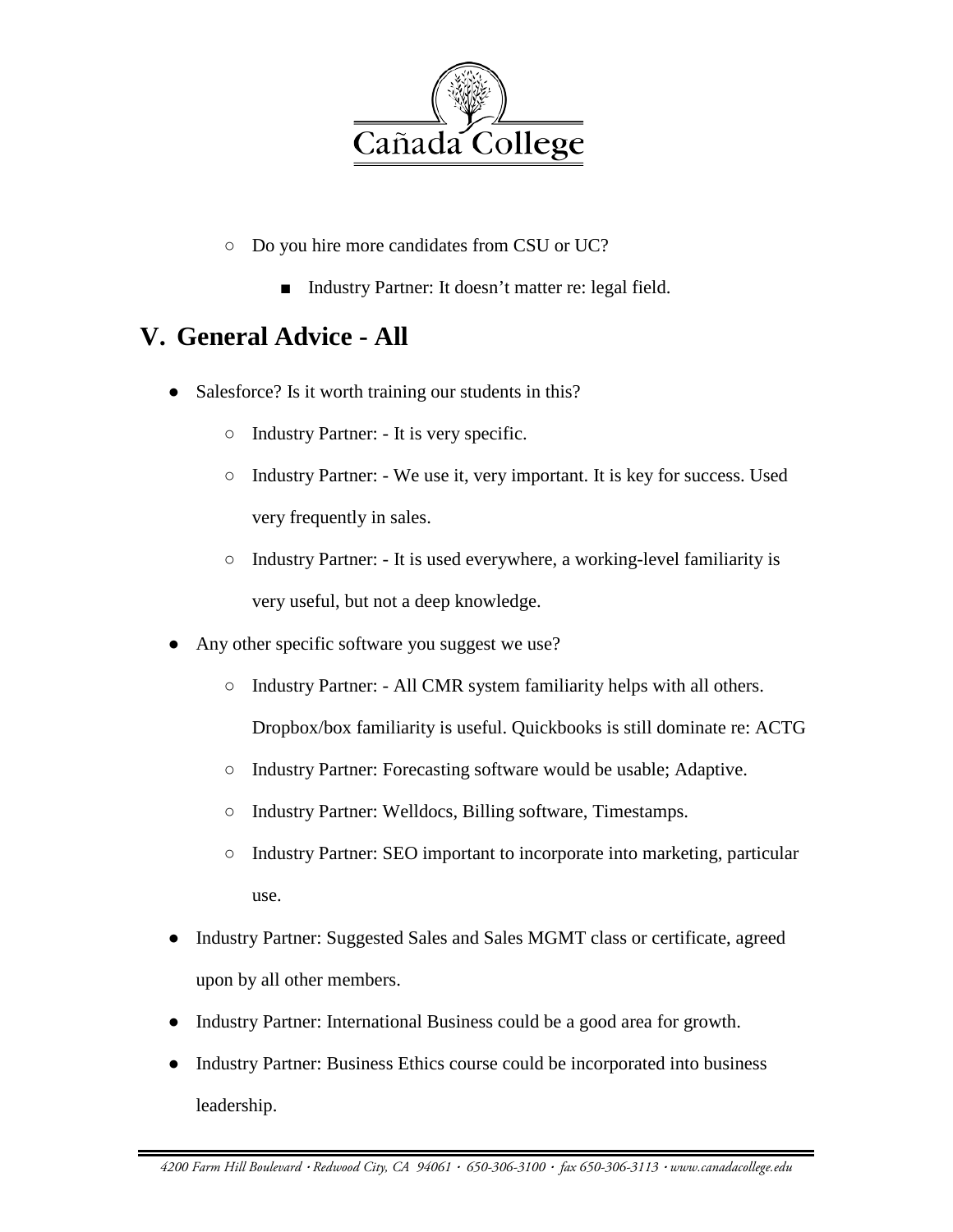

- Industry Partner: How to fund a business would be a good area to explore
- Industry Partner- Is there anything on personal branding?
	- The career center focuses on this, but could be incorporated into other programs.
- Industry Partner Financial Institutions train people not as well as they used to. Commercial Loan training could be valuable. Ratio analysis, there may be entry level positions for this type of work.
	- Santa Rosa has a banking and lending program just starting.
- Industry Partner Suggested expanding business legal knowledge; IP law, contracts, state legal issues, inc vs llc, contracts.
- Industry Partner Industry needs better understanding of employment law.
- Industry Partner Design Your Life at Stanford teaches this class.
- Industry Partner Personal Finance would be a good class for students, as well as financial literacy.
- Business Hub Update Leonor
	- Business Hub should be opened by Fall 2018. A workshop form may be the best way to teach some of these specific skills.
	- Zoom Technology for workshops hosted in the Business Hub.
	- Industry Partner This business hub could function as an incubator, reaching out to the community with this space would be useful.

### **VI. Student Business Club – Students**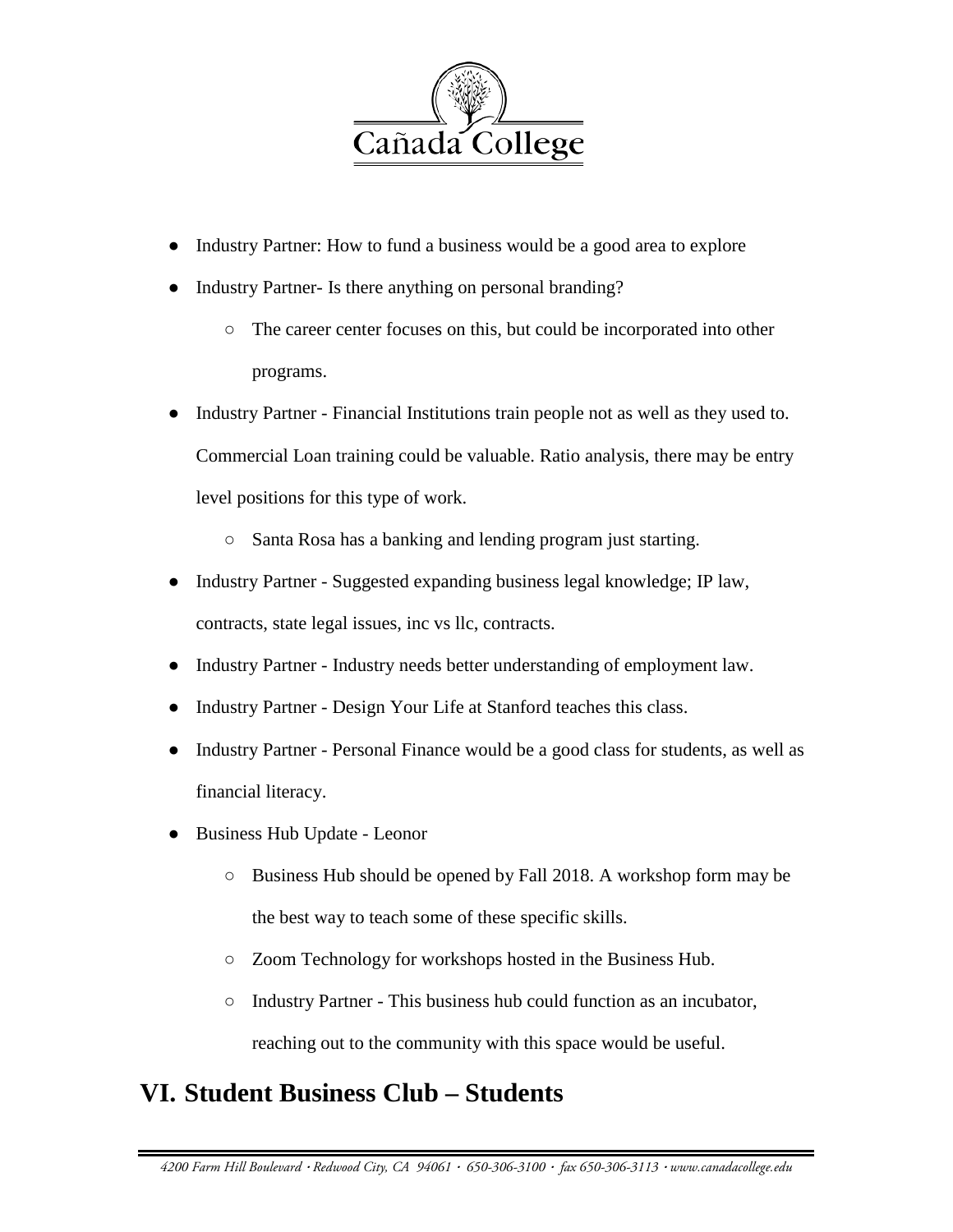

- Student: Business Club Treasurer; Guest Speaker event "Elevate Beyond" went well, very interactive.
- Student: The club grew a lot and had lots of changes from the year before. More guest speakers, community service (Thanksgiving food drive), Federal Reserve Trip in the works for next semester, leadership development
- Snack Cart Rolling fundraiser; limited as to when they can have the business.
- Industry Partner: Suggests CSM and Canada Clubs working together on a project or event

# **VII. Final Thoughts**

- Sales + Salesforce/CRM, Data Analytics, Leadership Development.
- Industry Partner take a look at Golden Gate University and their programs/course offerings, specifically their data programs
- Industry Partner Dashboards + Big Data, those are skills to explore and develop.
- Industry Partner Students don't learn some of the basic programs because they didn't see the real-world application or some of these applications. Changing teaching method to process/project. Incorporating all the skills necessary in a project.
- Brandon Capstone class suggestion for a certificate.
	- Could be applied to bookkeeping certificate
	- Could be applied to Project Mgmt